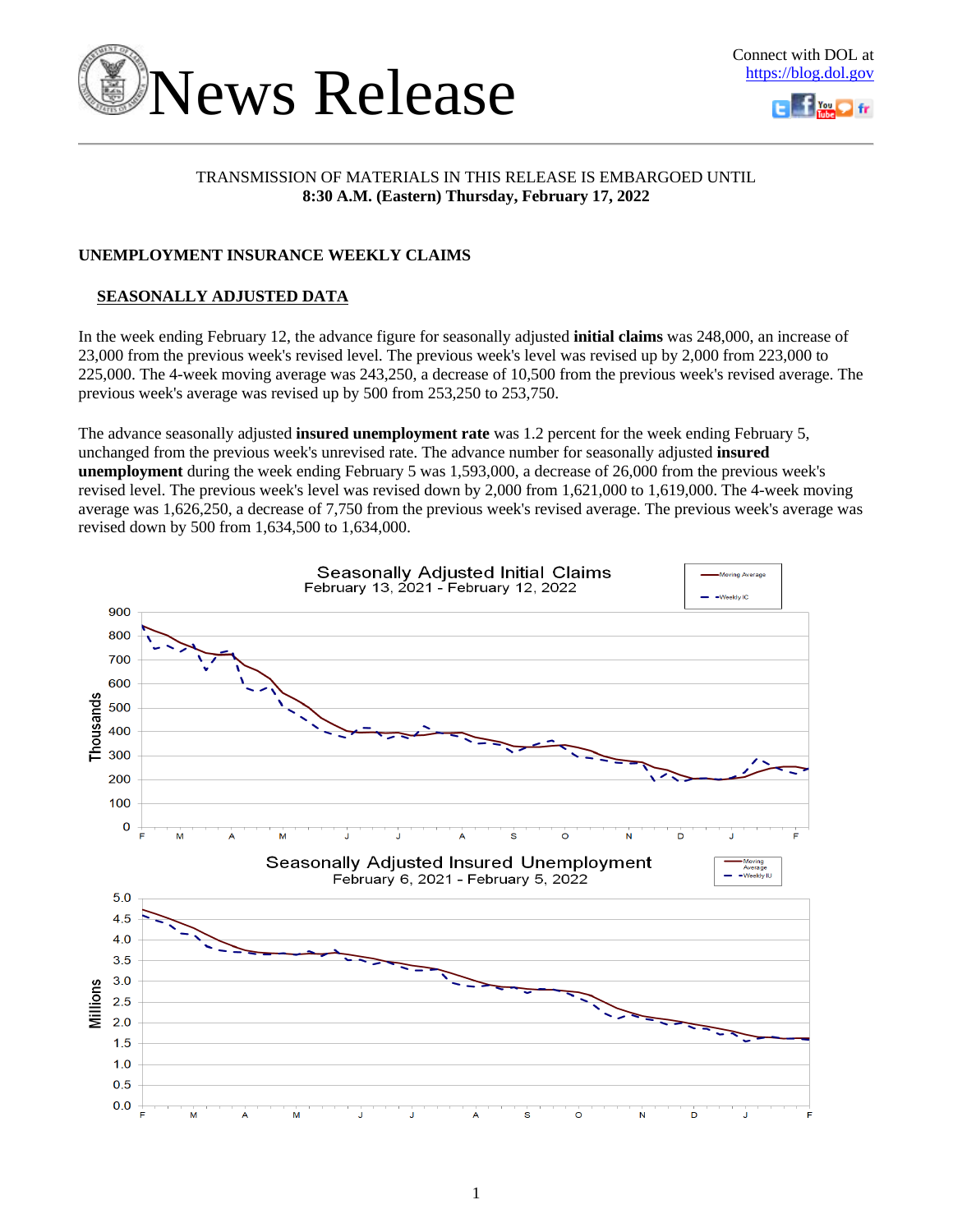### **UNADJUSTED DATA**

The advance number of actual initial claims under state programs, unadjusted, totaled 238,482 in the week ending February 12, an increase of 7,742 (or 3.4 percent) from the previous week. The seasonal factors had expected a decrease of 14,676 (or -6.4 percent) from the previous week. There were 835,045 initial claims in the comparable week in 2021.

The advance unadjusted insured unemployment rate was 1.4 percent during the week ending February 5, unchanged from the prior week. The advance unadjusted level of insured unemployment in state programs totaled 1,975,407, a decrease of 24,033 (or -1.2 percent) from the preceding week. The seasonal factors had expected an increase of 1,997 (or 0.1 percent) from the previous week. A year earlier the rate was 3.5 percent and the volume was 4,971,328.



The total number of continued weeks claimed for benefits in all programs for the week ending January 29 was 2,063,567, a decrease of 36,295 from the previous week. There were 18,906,377 weekly claims filed for benefits in all programs in the comparable week in 2021.

During the week ending January 29, Extended Benefits were available in the following 2 states: New Jersey, and New Mexico.

Initial claims for UI benefits filed by former Federal civilian employees totaled 624 in the week ending February 5, a decrease of 27 from the prior week. There were 372 initial claims filed by newly discharged veterans, a decrease of 33 from the preceding week.

There were 10,899 continued weeks claimed filed by former Federal civilian employees the week ending January 29, an increase of 371 from the previous week. Newly discharged veterans claiming benefits totaled 4,592, a decrease of 496 from the prior week.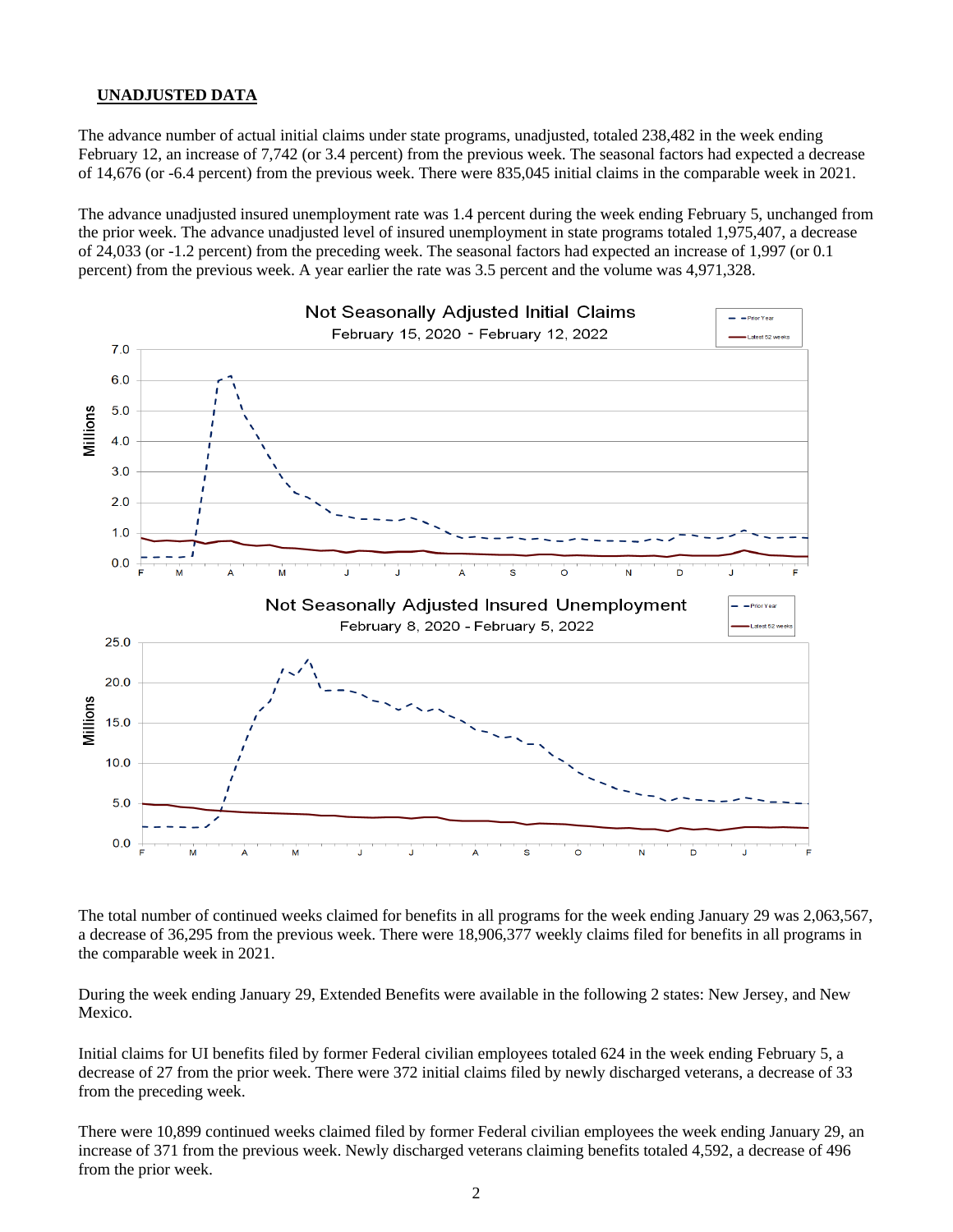The highest insured unemployment rates in the week ending January 29 were in Alaska (2.7), California (2.7), New Jersey (2.6), Minnesota (2.5), Rhode Island (2.4), Massachusetts (2.3), New York (2.3), and Illinois (2.2).

The largest increases in initial claims for the week ending February 5 were in Michigan (+2,884), New Jersey (+406), Kansas (+309), Delaware (+235), and Maryland (+148), while the largest decreases were in California (-4,247), Kentucky (-3,962), Tennessee (-2,916), Illinois (-2,303), and Indiana (-1,760).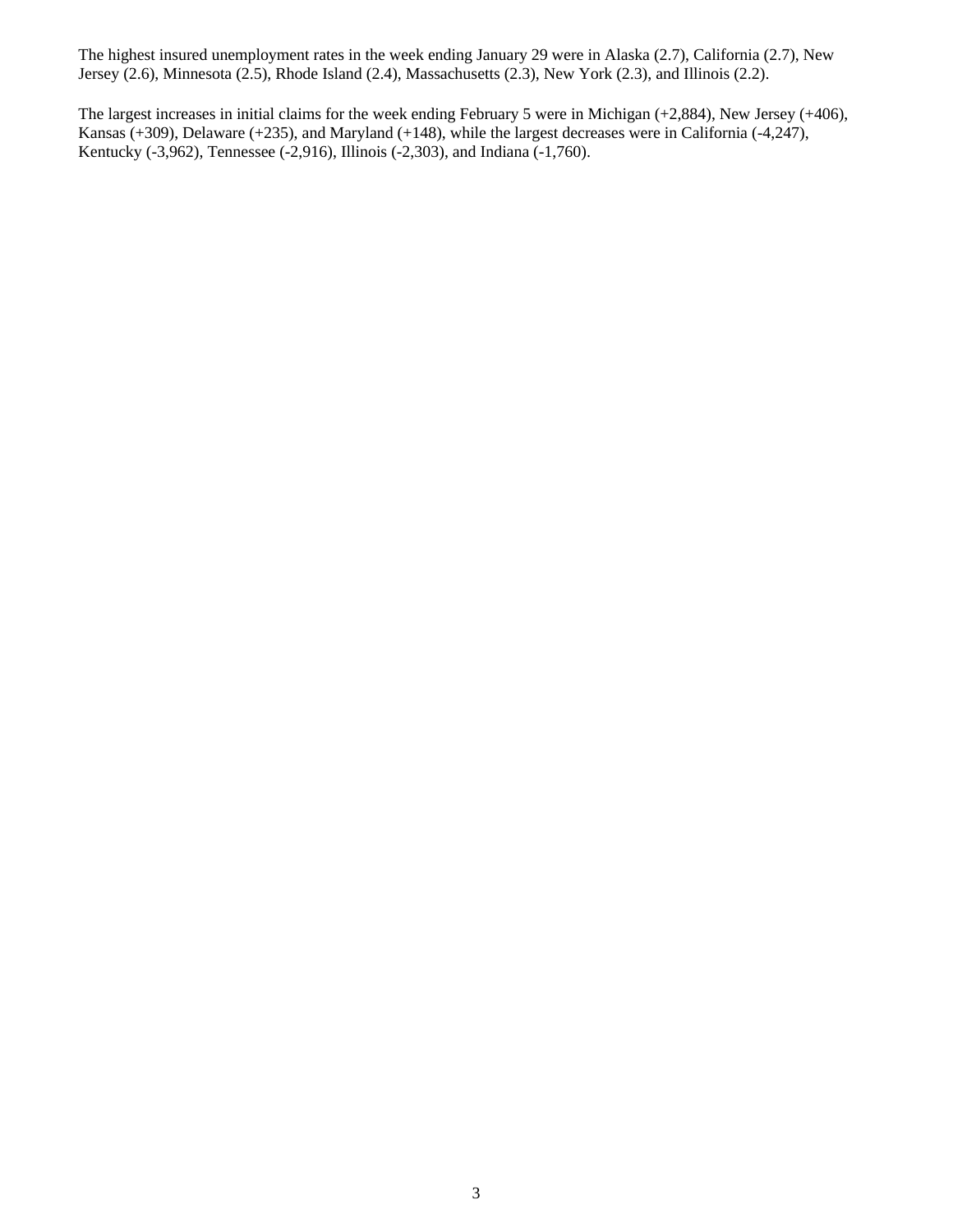# UNEMPLOYMENT INSURANCE DATA FOR REGULAR STATE PROGRAMS

| <b>WEEK ENDING</b>                  | <b>February 12</b> | <b>February 5</b> | <b>Change</b> | <b>January 29</b> | Prior Year <sup>1</sup> |
|-------------------------------------|--------------------|-------------------|---------------|-------------------|-------------------------|
| Initial Claims (SA)                 | 248,000            | 225,000           | $+23,000$     | 239,000           | 847,000                 |
| Initial Claims (NSA)                | 238,482            | 230,740           | $+7,742$      | 257,583           | 835,045                 |
| 4-Wk Moving Average (SA)            | 243,250            | 253,750           | $-10,500$     | 255,250           | 845,750                 |
| <b>WEEK ENDING</b>                  | <b>February 5</b>  | <b>January 29</b> | <b>Change</b> | <b>January 22</b> | Prior Year <sup>1</sup> |
| Insured Unemployment (SA)           | 1,593,000          | 1,619,000         | $-26,000$     | 1,621,000         | 4,592,000               |
| Insured Unemployment (NSA)          | 1,975,407          | 1.999.440         | $-24,033$     | 2,034,536         | 4,971,328               |
| 4-Wk Moving Average (SA)            | 1,626,250          | 1,634,000         | $-7,750$      | 1,618,000         | 4,729,000               |
| Insured Unemployment Rate $(SA)^2$  | 1.2%               | 1.2%              | 0.0           | 1.2%              | 3.2%                    |
| Insured Unemployment Rate $(NSA)^2$ | 1.4%               | 1.4%              | 0.0           | 1.5%              | 3.5%                    |

# INITIAL CLAIMS FILED IN FEDERAL PROGRAMS (UNADJUSTED)<sup>3</sup>

| <b>WEEK ENDING</b>              | <b>February 5</b> | January 29 | <b>Change</b> | <b>Prior Year</b> |  |
|---------------------------------|-------------------|------------|---------------|-------------------|--|
| Federal Employees (UCFE)        | 624               | 65 I       | -27           | 1.660             |  |
| Newly Discharged Veterans (UCX) | 372               | 405        | $-33$         | 934               |  |

CONTINUED WEEKS CLAIMED FILED FOR UI BENEFITS IN ALL PROGRAMS (UNADJUSTED)<sup>3</sup>

| <b>WEEK ENDING</b>                     | <b>January 29</b> | <b>January 22</b> | <b>Change</b> | Prior Year <sup>1</sup> |
|----------------------------------------|-------------------|-------------------|---------------|-------------------------|
| <b>Regular State</b>                   | 1,994,737         | 2,029,981         | $-35,244$     | 5,003,180               |
| <b>Federal Employees</b>               | 10.899            | 10,528            | $+371$        | 19,429                  |
| <b>Newly Discharged Veterans</b>       | 4,592             | 5,088             | $-496$        | 8,329                   |
| Extended Benefits <sup>4</sup>         | 36,029            | 36,539            | $-510$        | 1,456,461               |
| State Additional Benefits <sup>5</sup> | 2.197             | 2,251             | -54           | 1,799                   |
| STC / Workshare <sup>6</sup>           | 15,113            | 15,475            | $-362$        | 104,342                 |
| TOTAL <sup>7</sup>                     | 2,063,567         | 2,099,862         | $-36.295$     | 18,906,377              |

### FOOTNOTES

SA - Seasonally Adjusted Data, NSA - Not Seasonally Adjusted Data Continued weeks claimed represent all weeks of benefits claimed during the week being reported, and do not represent weeks claimed by unique individuals.

- 1. Prior year is comparable to most recent data.
- 2. Most recent week used covered employment of 138,088,262 as denominator.
- 3. NOTICE: Ongoing claims for PUA and PEUC are no longer included in this news release. Any ongoing claims for these programs represent activity for periods prior to the programs' expiration on September 6, 2021. Claims activity for these programs will continue to be posted online at: [Weekly Pandemic Program Claims](https://oui.doleta.gov/unemploy/docs/weekly_pandemic_claims.xlsx)
- 4. Information on the EB program can be found here: [EB Program information](https://oui.doleta.gov/unemploy/extenben.asp)
- 5. Some states maintain additional benefit programs for those claimants who exhaust regular benefits, and when applicable, extended benefits. Information on states that participate, and the extent of benefits paid, can be found starting on page 4-5 of this link: [Extensions and Special Programs PDF](https://oui.doleta.gov/unemploy/pdf/uilawcompar/2021/special.pdf#page=5)
- 6. Information on STC/Worksharing can be found starting on page 4-11 of the following link: [Extensions and Special](https://oui.doleta.gov/unemploy/pdf/uilawcompar/2021/special.pdf#page=11) [Programs PDF](https://oui.doleta.gov/unemploy/pdf/uilawcompar/2021/special.pdf#page=11)
- 7. Prior year total includes PUA and PEUC claims.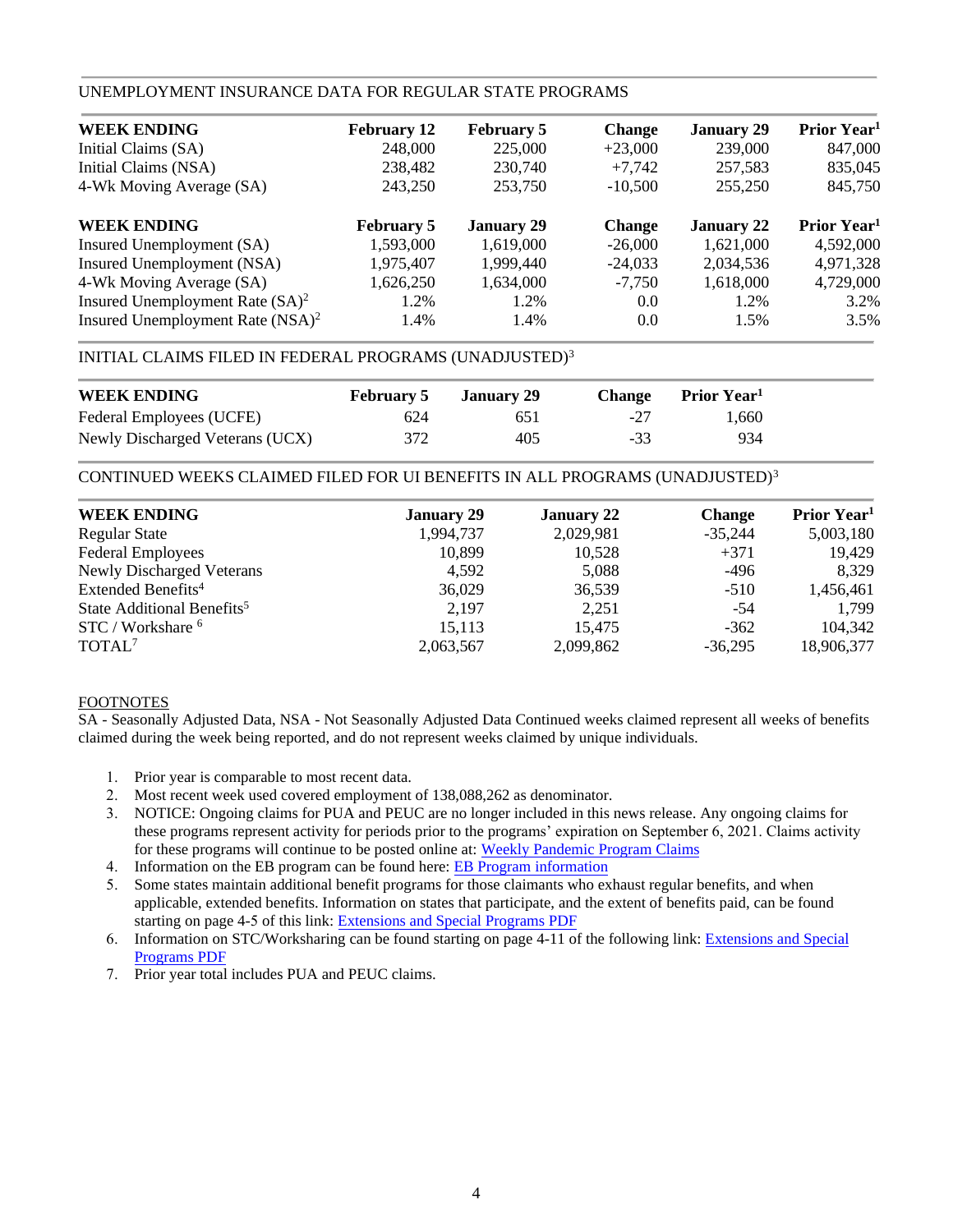# Advance State Claims - Not Seasonally Adjusted

|                      | Initial Claims Filed During Week Ended February 12 |          |          | Insured Unemployment For Week Ended February 5 |           |                 |  |  |
|----------------------|----------------------------------------------------|----------|----------|------------------------------------------------|-----------|-----------------|--|--|
| <b>STATE</b>         | Advance                                            | Prior Wk | Change   | Advance                                        | Prior Wk  | Change          |  |  |
| Alabama              | 2,057                                              | 2,495    | $-438$   | 3,618                                          | 5,120     | $-1,502$        |  |  |
| Alaska               | 1,183                                              | 1,099    | 84       | 7,363                                          | 7,708     | $-345$          |  |  |
| Arizona              | 2,426                                              | 2,889    | $-463$   | 10,940                                         | 13,150    | $-2,210$        |  |  |
| Arkansas             | 1,120                                              | 755      | 365      | 9,765                                          | 5,749     | 4,016           |  |  |
| California           | 47,143                                             | 47,354   | $-211$   | 447,653                                        | 434,688   | 12,965          |  |  |
| Colorado             | 2,022                                              | 2,212    | $-190$   | 19,169                                         | 18,996    | 173             |  |  |
| Connecticut          | 2,231                                              | 2,988    | $-757$   | 30,263                                         | 31,059    | $-796$          |  |  |
| Delaware             | 354                                                | 650      | $-296$   | 5,528                                          | 4,769     | 759             |  |  |
| District of Columbia | 701                                                | 597      | 104      | 5,288                                          | 4,830     | 458             |  |  |
| Florida              | 5,734                                              | 5,925    | $-191$   | 37,287                                         | 43,603    | $-6,316$        |  |  |
|                      | 5,575                                              | 5,968    | $-393$   | 36,732                                         | 54,914    | $-18,182$       |  |  |
| Georgia<br>Hawaii    |                                                    |          |          | 8,677                                          |           |                 |  |  |
|                      | 1,495                                              | 1,479    | 16       |                                                | 8,671     | 6               |  |  |
| Idaho                | 1,091                                              | 1,222    | $-131$   | 8,374                                          | 8,953     | $-579$          |  |  |
| Illinois             | 9,432                                              | 8,431    | 1,001    | 135,868                                        | 119,355   | 16,513          |  |  |
| Indiana              | 5,519                                              | 5,972    | $-453$   | 32,244                                         | 32,063    | 181             |  |  |
| Iowa                 | 1,847                                              | 2,018    | $-171$   | 23,735                                         | 23,749    | $-14$           |  |  |
| Kansas               | 2,159                                              | 1,829    | 330      | 8,014                                          | 7,319     | 695             |  |  |
| Kentucky             | 5,978                                              | 1,443    | 4,535    | 12,982                                         | 14,731    | $-1,749$        |  |  |
| Louisiana            | 1,465                                              | 1,720    | $-255$   | 13,471                                         | 15,008    | $-1,537$        |  |  |
| Maine                | 745                                                | 671      | 74       | 8,183                                          | 8,176     | $7\overline{ }$ |  |  |
| Maryland             | 2,434                                              | 3,051    | $-617$   | 24,629                                         | 24,705    | $-76$           |  |  |
| Massachusetts        | 5,201                                              | 5,988    | $-787$   | 75,733                                         | 76,775    | $-1,042$        |  |  |
| Michigan             | 14,329                                             | 13,795   | 534      | 65,254                                         | 67,405    | $-2,151$        |  |  |
| Minnesota            | 3,951                                              | 4,413    | $-462$   | 69,481                                         | 66,536    | 2,945           |  |  |
| Mississippi          | 852                                                | 1,049    | $-197$   | 4,545                                          | 5,380     | $-835$          |  |  |
| Missouri             | 10,766                                             | 3,636    | 7,130    | 20,184                                         | 20,871    | $-687$          |  |  |
| Montana              | 769                                                | 881      | $-112$   | 9,242                                          | 8,863     | 379             |  |  |
| Nebraska             | 696                                                | 745      | $-49$    | 5,841                                          | 5,828     | 13              |  |  |
| Nevada               | 2,431                                              | 2,329    | 102      | 17,406                                         | 19,291    | $-1,885$        |  |  |
| New Hampshire        | 351                                                | 387      | $-36$    | 2,699                                          | 3,066     | $-367$          |  |  |
| New Jersey           | 8,455                                              | 9,528    | $-1,073$ | 95,943                                         | 96,672    | $-729$          |  |  |
| New Mexico           | 656                                                | 673      | $-17$    | 10,049                                         | 10,183    | $-134$          |  |  |
| New York             | 16,295                                             | 16,680   | $-385$   | 196,419                                        | 198,676   | $-2,257$        |  |  |
| North Carolina       | 2,942                                              | 3,007    | $-65$    | 14,603                                         | 15,634    | $-1,031$        |  |  |
| North Dakota         | 374                                                | 419      | $-45$    | 6,500                                          | 6,077     | 423             |  |  |
| Ohio                 | 15,029                                             | 9,727    | 5,302    | 58,783                                         | 57,473    | 1,310           |  |  |
| Oklahoma             | 1,512                                              | 1,719    | $-207$   | 11,340                                         | 12,689    | $-1,349$        |  |  |
| Oregon               | 3,803                                              | 4,277    | $-474$   | 29,295                                         | 30,096    | $-801$          |  |  |
| Pennsylvania         | 10,431                                             | 12,199   | $-1,768$ | 97,259                                         | 107,683   | $-10,424$       |  |  |
| Puerto Rico          | 1,073                                              | 1,243    | $-170$   | 13,814                                         | 16,903    | $-3,089$        |  |  |
| Rhode Island         | 1,026                                              | 849      | 177      | 13,818                                         | 10,669    | 3,149           |  |  |
| South Carolina       | 1,042                                              | 1,585    | $-543$   | 11,101                                         | 12,352    | $-1,251$        |  |  |
|                      | 151                                                |          | $-56$    |                                                |           |                 |  |  |
| South Dakota         |                                                    | $207\,$  | 1,640    | 2,772<br>17,889                                | 2,835     | $-63$           |  |  |
| Tennessee            | 4,578                                              | 2,938    |          |                                                | 19,652    | $-1,763$        |  |  |
| Texas                | 13,581                                             | 14,424   | $-843$   | 102,509                                        | 107,474   | $-4,965$        |  |  |
| Utah                 | 824                                                | 933      | $-109$   | 9,154                                          | 9,572     | $-418$          |  |  |
| Vermont              | 396                                                | 427      | $-31$    | 4,271                                          | 4,131     | 140             |  |  |
| Virgin Islands       | 24                                                 | 75       | $-51$    | 846                                            | 714       | 132             |  |  |
| Virginia             | 2,164                                              | 1,995    | 169      | 8,146                                          | 7,180     | 966             |  |  |
| Washington           | 4,745                                              | 4,974    | $-229$   | 55,338                                         | 53,665    | 1,673           |  |  |
| West Virginia        | 1,061                                              | 1,498    | $-437$   | 10,960                                         | 12,198    | $-1,238$        |  |  |
| Wisconsin            | 5,839                                              | 6,871    | $-1,032$ | 41,386                                         | 42,881    | $-1,495$        |  |  |
| Wyoming              | 424                                                | 501      | $-77$    | 3,044                                          | 2,700     | 344             |  |  |
| <b>US</b> Total      | 238,482                                            | 230,740  | 7,742    | 1,975,407                                      | 1,999,440 | $-24,033$       |  |  |

Note: Advance claims are not directly comparable to claims reported in prior weeks. Advance claims are reported by the state liable for paying the unemployment compensation, whereas previous weeks reported claims reflect claimants by state of residence. In addition, claims reported as "workshare equivalent" in the previous week are added to the advance claims as a proxy for the current week's "workshare equivalent" activity.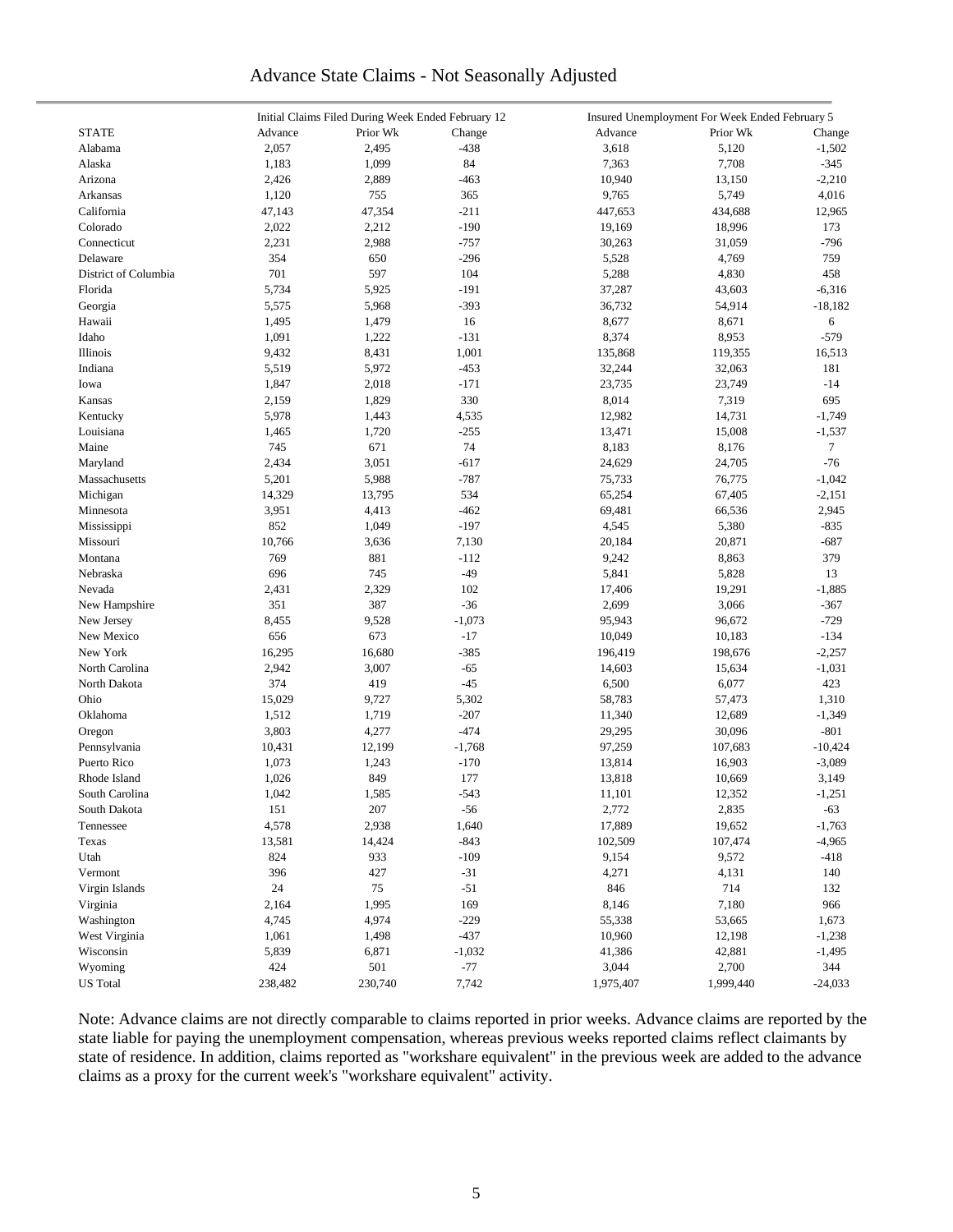# Seasonally Adjusted US Weekly UI Claims (in thousands)

|                    |                | Change        |         |                | Change               |          |            |
|--------------------|----------------|---------------|---------|----------------|----------------------|----------|------------|
|                    | <b>Initial</b> | from<br>Prior | 4-Week  | <b>Insured</b> | from<br><b>Prior</b> | 4-Week   |            |
| <b>Week Ending</b> | <b>Claims</b>  | Week          | Average | Unemployment   | Week                 | Average  | <b>IUR</b> |
| February 6, 2021   | 863            | 26            | 855.50  | 4,592          | $-63$                | 4,729.00 | 3.2        |
| February 13, 2021  | 847            | $-16$         | 845.75  | 4,469          | $-123$               | 4,626.75 | 3.1        |
| February 20, 2021  | 747            | $-100$        | 823.50  | 4,383          | $-86$                | 4,524.75 | 3.1        |
| February 27, 2021  | 761            | 14            | 804.50  | 4,157          | $-226$               | 4,400.25 | 2.9        |
| March 6, 2021      | 734            | $-27$         | 772.25  | 4,123          | $-34$                | 4,283.00 | 2.9        |
| March 13, 2021     | 765            | 31            | 751.75  | 3,841          | $-282$               | 4,126.00 | 2.7        |
| March 20, 2021     | 658            | $-107$        | 729.50  | 3,753          | $-88$                | 3,968.50 | 2.6        |
| March 27, 2021     | 729            | $71\,$        | 721.50  | 3,717          | $-36$                | 3,858.50 | 2.6        |
| April 3, 2021      | 742            | 13            | 723.50  | 3,708          | $-9$                 | 3,754.75 | 2.7        |
| April 10, 2021     | 586            | $-156$        | 678.75  | 3,652          | $-56$                | 3,707.50 | 2.6        |
| April 17, 2021     | 566            | $-20$         | 655.75  | 3,653          | $\mathbf{1}$         | 3,682.50 | 2.6        |
| April 24, 2021     | 590            | 24            | 621.00  | 3,680          | 27                   | 3,673.25 | 2.6        |
|                    | 507            |               | 562.25  |                |                      |          |            |
| May 1, 2021        | 478            | $-83$         | 535.25  | 3,640          | $-40$<br>98          | 3,656.25 | 2.6<br>2.7 |
| May 8, 2021        |                | $-29$         |         | 3,738          |                      | 3,677.75 |            |
| May 15, 2021       | 444            | $-34$         | 504.75  | 3,611          | $-127$               | 3,667.25 | 2.6        |
| May 22, 2021       | 405            | $-39$         | 458.50  | 3,769          | 158                  | 3,689.50 | 2.7        |
| May 29, 2021       | 388            | $-17$         | 428.75  | 3,517          | $-252$               | 3,658.75 | $2.5\,$    |
| June 5, 2021       | 374            | $-14$         | 402.75  | 3,528          | 11                   | 3,606.25 | $2.5\,$    |
| June 12, 2021      | 418            | 44            | 396.25  | 3,412          | $-116$               | 3,556.50 | $2.5\,$    |
| June 19, 2021      | 416            | $-2$          | 399.00  | 3,484          | $72\,$               | 3,485.25 | $2.5\,$    |
| June 26, 2021      | 368            | $-48$         | 394.00  | 3,367          | $-117$               | 3,447.75 | $2.4\,$    |
| July 3, 2021       | 386            | 18            | 397.00  | 3,265          | $-102$               | 3,382.00 | 2.4        |
| July 10, 2021      | 368            | $-18$         | 384.50  | 3,262          | $-3$                 | 3,344.50 | 2.4        |
| July 17, 2021      | 424            | 56            | 386.50  | 3,296          | 34                   | 3,297.50 | 2.4        |
| July 24, 2021      | 399            | $-25$         | 394.25  | 2,980          | $-316$               | 3,200.75 | 2.2        |
| July 31, 2021      | 387            | $-12$         | 394.50  | 2,899          | $-81$                | 3,109.25 | 2.1        |
| August 7, 2021     | 377            | $-10$         | 396.75  | 2,865          | $-34$                | 3,010.00 | 2.1        |
| August 14, 2021    | 349            | $-28$         | 378.00  | 2,908          | 43                   | 2,913.00 | 2.1        |
| August 21, 2021    | 354            | $\sqrt{5}$    | 366.75  | 2,805          | $-103$               | 2,869.25 | $2.0\,$    |
| August 28, 2021    | 345            | $-9$          | 356.25  | 2,852          | 47                   | 2,857.50 | 2.1        |
| September 4, 2021  | 312            | $-33$         | 340.00  | 2,715          | $-137$               | 2,820.00 | $2.0\,$    |
| September 11, 2021 | 335            | 23            | 336.50  | 2,820          | 105                  | 2,798.00 | 2.1        |
| September 18, 2021 | 351            | 16            | 335.75  | 2,811          | $-9$                 | 2,799.50 | 2.1        |
| September 25, 2021 | 364            | 13            | 340.50  | 2,727          | $-84$                | 2,768.25 | $2.0\,$    |
| October 2, 2021    | 329            | $-35$         | 344.75  | 2,603          | $-124$               | 2,740.25 | 1.9        |
| October 9, 2021    | 296            | $-33$         | 335.00  | 2,480          | $-123$               | 2,655.25 | 1.8        |
| October 16, 2021   | 291            | $-5$          | 320.00  | 2,239          | $-241$               | 2,512.25 | 1.7        |
| October 23, 2021   | 283            | $\mbox{-}8$   | 299.75  | 2,101          | $-138$               | 2,355.75 | 1.6        |
| October 30, 2021   | 271            | $-12$         | 285.25  | 2,209          | 108                  | 2,257.25 | 1.6        |
| November 6, 2021   | 269            | $-2$          | 278.50  | 2,109          | $-100$               | 2,164.50 | 1.6        |
| November 13, 2021  | 270            | $\mathbf{1}$  | 273.25  | 2,055          | $-54$                | 2,118.50 | 1.5        |
| November 20, 2021  | 194            | $-76$         | 251.00  | 1,954          | $-101$               | 2,081.75 | 1.4        |
| November 27, 2021  | 227            | 33            | 240.00  | 1,999          | 45                   | 2,029.25 | 1.5        |
| December 4, 2021   | 188            | $-39$         | 219.75  | 1,867          | $-132$               | 1,968.75 | 1.4        |
| December 11, 2021  | 205            | 17            | 203.50  | 1,856          | $-11$                | 1,919.00 | 1.4        |
| December 18, 2021  | 206            | $\mathbf{1}$  | 206.50  | 1,718          | $-138$               | 1,860.00 | 1.3        |
| December 25, 2021  | 200            | $-6$          | 199.75  | 1,753          | 35                   | 1,798.50 | 1.3        |
| January 1, 2022    | 207            | $\tau$        | 204.50  | 1,555          | $-198$               | 1,720.50 | $1.1\,$    |
| January 8, 2022    | 231            | 24            | 211.00  | 1,624          | 69                   | 1,662.50 | 1.2        |
| January 15, 2022   | 290            | 59            | 232.00  | 1,672          | $\sqrt{48}$          | 1,651.00 | 1.2        |
| January 22, 2022   | 261            | $-29$         | 247.25  | 1,621          | $-51$                | 1,618.00 | 1.2        |
| January 29, 2022   | 239            | $-22$         | 255.25  | 1,619          | $-2$                 | 1,634.00 | 1.2        |
| February 5, 2022   | 225            | $-14$         | 253.75  | 1,593          | $-26$                | 1,626.25 | 1.2        |
| February 12, 2022  | 248            | 23            | 243.25  |                |                      |          |            |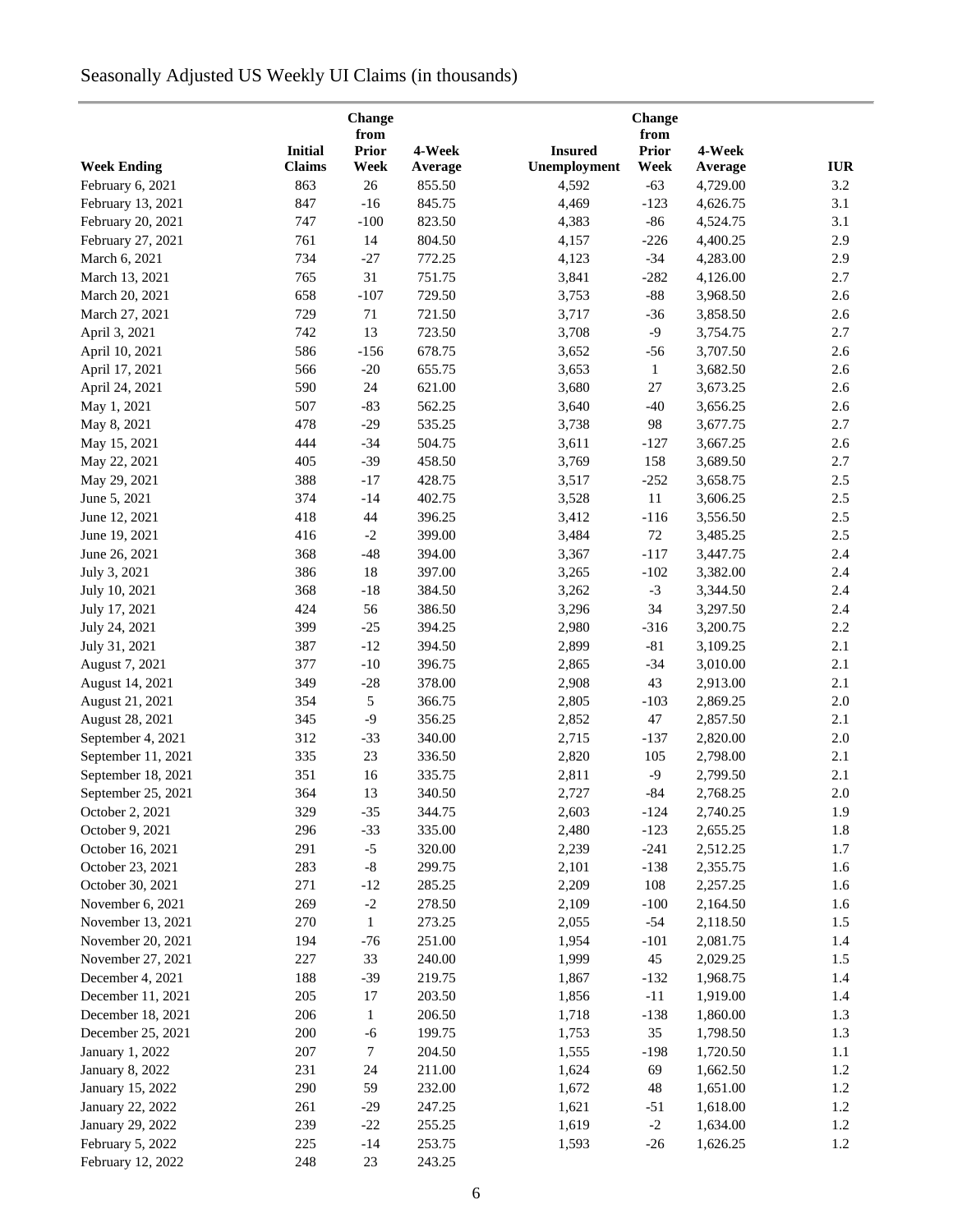| Extended Benefits (EB) Continued Claims - Not Seasonally Adjusted |
|-------------------------------------------------------------------|
|-------------------------------------------------------------------|

|                      |                  | EB Claims Filed During Weeks Ended: |                  |
|----------------------|------------------|-------------------------------------|------------------|
| <b>STATE</b>         | January 29       | January 22                          | Change           |
| Alabama              | $\boldsymbol{0}$ | $\boldsymbol{0}$                    | $\boldsymbol{0}$ |
| Alaska               | $\boldsymbol{0}$ | $\boldsymbol{0}$                    | $\mathbf{0}$     |
| Arizona              | $\overline{4}$   | 20                                  | $-16$            |
| Arkansas             | $\boldsymbol{0}$ | $\overline{0}$                      | $\boldsymbol{0}$ |
| California           | 1,953            | 2,121                               | $-168$           |
| Colorado             | 2                | $\boldsymbol{0}$                    | $\overline{c}$   |
| Connecticut          | 88               | 172                                 | $-84$            |
| Delaware             | $\boldsymbol{0}$ | $\boldsymbol{0}$                    | $\boldsymbol{0}$ |
| District of Columbia | $\mathbf{1}$     | $\mathbf{1}$                        | $\mathbf{0}$     |
| Florida              | 60               | 86                                  | $-26$            |
| Georgia              | $\boldsymbol{0}$ | $\boldsymbol{0}$                    | $\boldsymbol{0}$ |
| Hawaii               | $\mathbf{1}$     | $\mathbf{1}$                        | $\boldsymbol{0}$ |
| Idaho                | $\boldsymbol{0}$ | $\boldsymbol{0}$                    | $\boldsymbol{0}$ |
| Illinois             | 16               | 62                                  | $-46$            |
| Indiana              | $\boldsymbol{0}$ | $\mathbf{1}$                        | $-1$             |
| Iowa                 | $\mathfrak{2}$   | $\mathbf{2}$                        | $\boldsymbol{0}$ |
| Kansas               | 15               | 21                                  | -6               |
| Kentucky             | $\boldsymbol{0}$ | $\boldsymbol{0}$                    | $\boldsymbol{0}$ |
| Louisiana            | $\mathbf{1}$     | 5                                   | $-4$             |
| Maine                | 3                | $\mathbf{1}$                        | $\overline{c}$   |
|                      |                  |                                     |                  |
| Maryland             | 24               | 20                                  | $\overline{4}$   |
| Massachusetts        | $\boldsymbol{0}$ | $\boldsymbol{0}$                    | $\boldsymbol{0}$ |
| Michigan             | $\mathbf{1}$     | $\boldsymbol{0}$                    | $\mathbf{1}$     |
| Minnesota            | $\boldsymbol{0}$ | 8                                   | $-8$             |
| Mississippi          | $\mathfrak{2}$   | $\overline{c}$                      | $\boldsymbol{0}$ |
| Missouri             | 3                | 3                                   | $\boldsymbol{0}$ |
| Montana              | $\mathbf{1}$     | $\mathbf{1}$                        | $\boldsymbol{0}$ |
| Nebraska             | $\boldsymbol{0}$ | $\boldsymbol{0}$                    | $\overline{0}$   |
| Nevada               | 9                | 25                                  | $-16$            |
| New Hampshire        | 3                | 5                                   | $-2$             |
| New Jersey           | 31,119           | 30,926                              | 193              |
| New Mexico           | 2,190            | 2,423                               | $-233$           |
| New York             | 79               | 46                                  | 33               |
| North Carolina       | 12               | 29                                  | $-17$            |
| North Dakota         | $\boldsymbol{0}$ | $\boldsymbol{0}$                    | $\boldsymbol{0}$ |
| Ohio                 | $\boldsymbol{0}$ | 107                                 | $-107$           |
| Oklahoma             | $\boldsymbol{0}$ | $\mathbf{0}$                        | $\boldsymbol{0}$ |
| Oregon               | 21               | 18                                  | $\mathfrak{Z}$   |
| Pennsylvania         | 117              | 86                                  | 31               |
| Puerto Rico          | 61               | 93                                  | $-32$            |
| Rhode Island         | $\mathbf{1}$     | $\mathbf{1}$                        | $\boldsymbol{0}$ |
| South Carolina       | $\tau$           | 6                                   | 1                |
| South Dakota         | $\boldsymbol{0}$ | $\boldsymbol{0}$                    | $\boldsymbol{0}$ |
| Tennessee            | 5                | 6                                   | $-1$             |
| Texas                | 204              | 221                                 | $-17$            |
| Utah                 | $\boldsymbol{0}$ | $\boldsymbol{0}$                    | $\overline{0}$   |
| Vermont              | $\boldsymbol{0}$ | $\boldsymbol{0}$                    | $\overline{0}$   |
| Virgin Islands       | $\boldsymbol{0}$ | $\overline{c}$                      | $-2$             |
| Virginia             | $\boldsymbol{0}$ | $\boldsymbol{0}$                    | $\overline{0}$   |
| Washington           | $\boldsymbol{0}$ | $\boldsymbol{0}$                    | $\overline{0}$   |
| West Virginia        | 11               | 3                                   | $8\,$            |
| Wisconsin            | 13               | 15                                  | $-2$             |
| Wyoming              | $\boldsymbol{0}$ | $\boldsymbol{0}$                    | $\boldsymbol{0}$ |
| <b>US</b> Total      | 36,029           | 36,539                              | $-510$           |

Note: Information on the EB program can be found here[: EB Program information](https://oui.doleta.gov/unemploy/extenben.asp)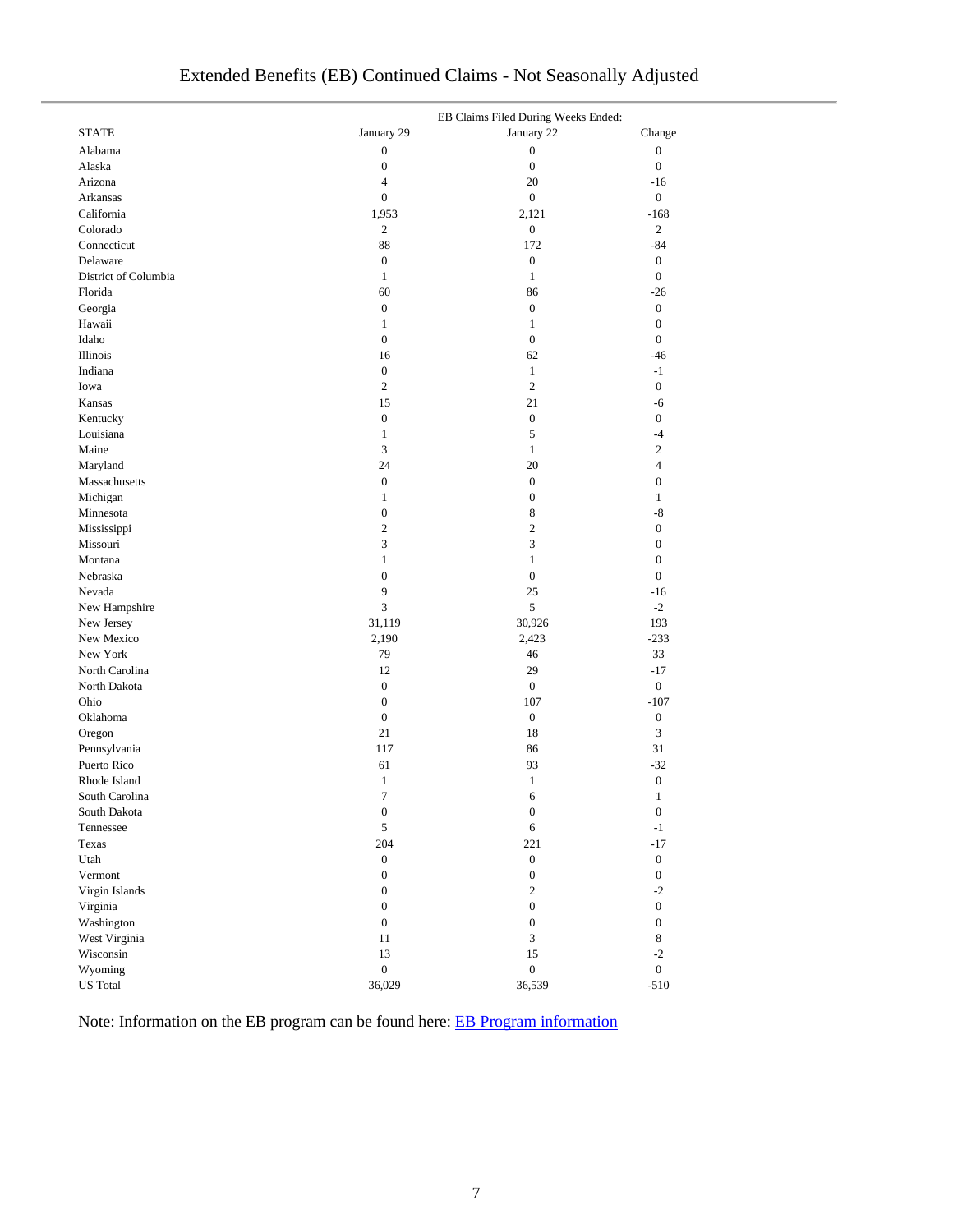#### INITIAL CLAIMS FILED DURING WEEK ENDED FEBRUARY 5

INSURED UNEMPLOYMENT FOR WEEK ENDED JANUARY 29

|                      |                 |             |                    |                         |                  |         |               |                  |                                 |                   |                  | <b>ALL PROGRAMS</b> |
|----------------------|-----------------|-------------|--------------------|-------------------------|------------------|---------|---------------|------------------|---------------------------------|-------------------|------------------|---------------------|
|                      |                 |             | <b>CHANGE FROM</b> |                         |                  |         |               |                  | <b>CHANGE FROM</b>              |                   |                  | <b>EXCLUDING</b>    |
|                      |                 | LAST        | YEAR               |                         |                  |         |               | LAST             | YEAR                            |                   |                  | <b>RAILROAD</b>     |
| <b>STATE NAME</b>    | <b>STATE</b>    | <b>WEEK</b> | AGO                | UCFE <sup>1</sup>       | UCX <sup>1</sup> |         | STATE $(%)^2$ | <b>WEEK</b>      | AGO                             | UCFE <sup>1</sup> | UCX <sup>1</sup> | <b>RETIREMENT</b>   |
| Alabama              | 2,495           | $-1,464$    | $-10,969$          | 4                       | 3                | 5,120   | 0.3           | $-261$           | $-12,417$                       | 31                | 19               | 5,170               |
| Alaska               | 1,099           | $-74$       | $-2,898$           | 5                       | $\mathbf{0}$     | 7,708   | 2.7           | $-389$           | $-11,334$                       | 159               | $\,8\,$          | 7,875               |
| Arizona              | 2,889           | 124         | $-4,781$           | 4                       | $\mathbf{1}$     | 13,150  | 0.5           | $-386$           | $-56,734$                       | 156               | 15               | 13,321              |
| Arkansas             | 755             | $-642$      | $-3,576$           | 5                       | $\overline{4}$   | 5,749   | 0.5           | $-4,731$         | $-18,495$                       | 56                | 22               | 5,827               |
| California           | 47,354          | $-4,247$    | $-90,585$          | 152                     | 78               | 434,688 | 2.7           | $-7,487$         | -336,849                        | 2,495             | 975              | 438,158             |
| Colorado             | 2,212           | $-81$       | $-4,035$           | 4                       | 6                | 18,996  | 0.7           | $-1,373$         | $-31,370$                       | 192               | 206              | 19,394              |
| Connecticut          | 2,988           | $-308$      | $-4,255$           | 8                       | $\overline{4}$   | 31,059  | 2.0           | 1,077            | $-53,470$                       | 60                | 49               | 31,168              |
| Delaware             | 650             | 235         | $-1,692$           | $\mathfrak{2}$          | $\mathbf{1}$     | 4,769   | 1.1           | $-137$           | $-9,017$                        | 11                | 9                | 4,789               |
| District of Columbia | 597             | $-511$      | $-883$             | 5                       | $\mathbf{1}$     | 4,830   | 0.9           | $-690$           | $-17,947$                       | 89                | $\mathbf{1}$     | 4,920               |
| Florida              | 5,925           | $-755$      | $-15,785$          | 17                      | 20               | 43,603  | 0.5           | $-494$           | $-143,871$                      | 172               | 153              | 43,928              |
| Georgia              | 5,968           | $-651$      | $-26,418$          | 25                      | 11               | 54,914  | 1.3           | 16,643           | $-102,604$                      | 336               | 127              | 55,377              |
| Hawaii               | 1,479           | $-62$       | $-2,145$           | 1                       | 8                | 8,671   | 1.7           | $-491$           | $-15,143$                       | 85                | 76               | 8,832               |
| Idaho                | 1,222           | $-103$      | $-5,235$           | 22                      | $\mathbf{0}$     | 8,953   | 1.2           | 68               | $-5,893$                        | 328               | $\overline{4}$   | 9,285               |
| Illinois             | 8,431           | $-2,303$    | $-25,828$          | $\overline{4}$          | $\mathbf{1}$     | 119,355 | 2.2           | $-18,947$        | $-173,433$                      | 502               | 130              | 119,987             |
| Indiana              | 5,972           | $-1,760$    | $-7,536$           | 5                       | $\mathbf{1}$     | 32,063  | 1.2           | $-1,117$         | $-47,232$                       | 94                | 33               | 32,190              |
| Iowa                 | 2,018           | $-539$      | $-4,102$           | $\overline{2}$          | $\mathbf{1}$     | 23,749  | 1.6           | 9                | $-24,279$                       | 28                | 16               | 23,793              |
| Kansas               | 1,829           | 309         | $-3,762$           | $\mathfrak{2}$          | $\sqrt{2}$       | 7,319   | 0.6           | $-842$           | $-16,522$                       | 30                | 19               | 7,368               |
| Kentucky             | 1,443           | $-3,962$    | $-9,269$           | 1                       | $\boldsymbol{0}$ | 14,731  | 0.8           | 1,864            | $-26,136$                       | 48                | 62               | 14,841              |
| Louisiana            | 1,720           | $-173$      | $-7,290$           | 4                       | 1                | 15,008  | 0.9           | $-372$           | $-45,703$                       | 40                | 24               | 15,072              |
| Maine                | 671             | $-184$      | $-1,501$           | $\mathfrak{2}$          | $\boldsymbol{0}$ | 8,176   | 1.4           | $\overline{c}$   | $-10,030$                       | 25                | 9                | 8,210               |
| Maryland             | 3,051           | 148         | $-16,719$          | 19                      | 12               | 24,705  | 1.0           | 1,028            | $-49,962$                       | 152               | 90               | 24,947              |
| Massachusetts        | 5,988           | $-83$       | $-14,512$          | 9                       | 6                | 76,775  | 2.3           | $-292$           | $-90,862$                       | 146               | 60               | 76,981              |
| Michigan             | 13,795          | 2,884       | $-6,086$           | $\mathfrak{2}$          | $\overline{4}$   | 67,405  | 1.7           | 609              | $-119,282$                      | 168               | 58               | 67,631              |
| Minnesota            | 4,413           | $-584$      | $-7,834$           | $\overline{4}$          | $\mathbf{1}$     | 66,536  | 2.5           | $-867$           | $-54,533$                       | 136               | 56               | 66,728              |
| Mississippi          | 1,049           | $-48$       | $-6,489$           | 6                       | $\mathbf{0}$     | 5,380   | 0.5           | $-332$           | $-23,429$                       | 43                | 10               | 5,433               |
| Missouri             | 3,636           | $-624$      | $-8,577$           | 5                       | $\overline{4}$   | 20,871  | 0.8           | $-1,095$         | $-36,721$                       | 78                | 19               | 20,968              |
| Montana              | 881             | 20          | $-1,277$           | 32                      | $\mathbf{0}$     | 8,863   | 2.0           | $-250$           | $-8,662$                        | 663               | 15               | 9,541               |
| Nebraska             | 745             | $-145$      | $-1,728$           | $\mathbf{0}$            | $\boldsymbol{0}$ | 5,828   | 0.6           | $-16$            | $-10,826$                       | 17                | 5                | 5,850               |
| Nevada               | 2,329           | $-262$      | $-7,624$           | 6                       | $\sqrt{2}$       | 19,291  | 1.5           | $-1,136$         | $-60,507$                       | 152               | 36               | 19,479              |
| New Hampshire        | 387             | $-102$      | $-3,207$           | 1                       | $\mathbf{1}$     | 3,066   | 0.5           | $-87$            | $-24,116$                       | 12                | $\mathbf{1}$     | 3,079               |
| New Jersey           | 9,528           | 406         | $-6,677$           | 20                      | 12               | 96,672  | 2.6           | 2,063            | $-40,811$                       | 254               | 173              | 97,099              |
| New Mexico           | 673             | $-63$       | $-3,036$           | 4                       | $\mathbf{1}$     | 10,183  | 1.4           | $-94$            | $-28,946$                       | 233               | 22               | 10,438              |
| New York             | 16,680          | $-1,528$    | $-43,303$          | 28                      | 8                | 198,676 | 2.3           | $-5,102$         | $-263,709$                      | 478               | 269              | 199,423             |
| North Carolina       | 3,007           | $-698$      | $-9,687$           | $\overline{4}$          | $\overline{2}$   | 15,634  | 0.4           | $-599$           | $-56,093$                       | 60                | 82               | 15,776              |
| North Dakota         | 419             | $-84$       | $-735$             | $\boldsymbol{0}$        | $\mathbf{0}$     | 6,077   | 1.6           | 11               | $-3,613$                        | 17                | $\mathbf{1}$     | 6,095               |
| Ohio                 | 9,727           | $-597$      | $-130,761$         | 5                       | 12               | 57,473  | 1.2           | $-1,812$         | $-107,063$                      | 106               | 94               | 57,673              |
| Oklahoma             | 1,719           | $-360$      | $-5,482$           | $\mathbf{0}$            | $\overline{4}$   | 12,689  | 0.8           | $-173$           | $-24,962$                       | 66                | 43               | 12,798              |
| Oregon               | 4,277           | $-319$      | $-4,570$           | 43                      | $\overline{4}$   | 30,096  | 1.7           | $-1,243$         | $-51,111$                       | 767               | 42               | 30,905              |
| Pennsylvania         | 12,199          | $-1,675$    | $-19,531$          | 16                      | 5                | 107,683 | 2.0           | 3,510            | $-210,917$                      | 317               | 79               | 108,079             |
| Puerto Rico          | 1,243           | $-343$      | $-166$             | 7                       | $\overline{2}$   | 16,903  | 2.0           | $-186$           | $-16,041$                       | 255               | 94               | 17,252              |
| Rhode Island         | 849             | $-151$      | $-16,875$          | $\mathbf{1}$            | $\Omega$         | 10,669  | 2.4           | $-363$           | $-17,012$                       | 61                | 23               | 10,753              |
| South Carolina       | 1,585           | 97          | $-4,754$           | $\overline{\mathbf{c}}$ | 9                | 12,352  | 0.6           | 155              | $-35,282$                       | 76                | 51               | 12,479              |
| South Dakota         | 207             | $-15$       | $-439$             | $\overline{\mathbf{c}}$ | $\boldsymbol{0}$ | 2,835   | 0.7           | $-10$            | $-2,744$                        | 60                | $\sqrt{2}$       | 2,897               |
| Tennessee            | 2,938           | $-2,916$    | $-7,823$           | 7                       | 10               | 19,652  | 0.6           | $\overline{c}$   | $-35,727$                       | 49                | 30               | 19,731              |
| Texas                | 14,424          | $-1,508$    | $-32,598$          | 56                      | 102              | 107,474 | 0.9           | $-7,214$         | $-230,173$                      | 673               | 901              | 109,048             |
| Utah                 | 933             | 58          | $-2,335$           | 32                      | $\mathbf{1}$     | 9,572   | 0.6           | $-417$           | $-7,283$                        | 231               | 18               | 9,821               |
| Vermont              | 427             | $-74$       | $-729$             | 0                       | $\boldsymbol{0}$ | 4,131   | 1.5           | $-219$           | $-9,019$                        | 3                 | $\boldsymbol{0}$ | 4,134               |
| Virgin Islands       | 75              | 14          | $-93$              | $\mathbf{0}$            | $\boldsymbol{0}$ | 714     | 2.0           | $-158$           | $-1,724$                        | $\boldsymbol{0}$  | 6                | 720                 |
| Virginia             | 1,995           | $-162$      | $-12,208$          | 5                       | 4                | 7,180   | 0.2           | $-259$           | $-57,911$                       | 28                | 38               | 7,246               |
| Washington           | 4,974           | $-9$        | $-11,280$          | 17                      | 17               | 53,665  | 1.7           | $-2,291$         | $-104,742$                      | 429               | 265              | 54,359              |
| West Virginia        | 1,498           | $-194$      | $-1,224$           | 3                       | 3                | 12,198  | 2.0           | 564              | $-9,709$                        | 55                | 39               | 12,292              |
| Wisconsin            | 6,871           | $-778$      | $-8,169$           | 7                       | 3                | 42,881  | 1.6           | $-769$           | $-61,825$                       | 116               | 11               | 43,008              |
| Wyoming              | 501             | 3           | $-396$             | $\boldsymbol{7}$        | $\boldsymbol{0}$ | 2,700   | 1.1           | $\boldsymbol{0}$ | $-2,954$                        | 61                | $\mathfrak{2}$   | 2,763               |
| Totals               | 230,740 -26,843 |             | $-629,469$         | 624                     | 372              |         |               |                  | 1,999,440 1.4 -35,096 3,016,750 | 10,899 4,592      |                  | 2,014,931           |

Figures appearing in columns showing over-the-week changes reflect all revisions in data for prior week submitted by state agencies.

- 1. The Unemployment Compensation program for Federal Employees (UCFE) and the Unemployment Compensation for Ex-servicemembers (UCX) exclude claims filed jointly under other programs to avoid duplication.
- 2. Rate is not seasonally adjusted. The source of U.S. total covered employment is BLS.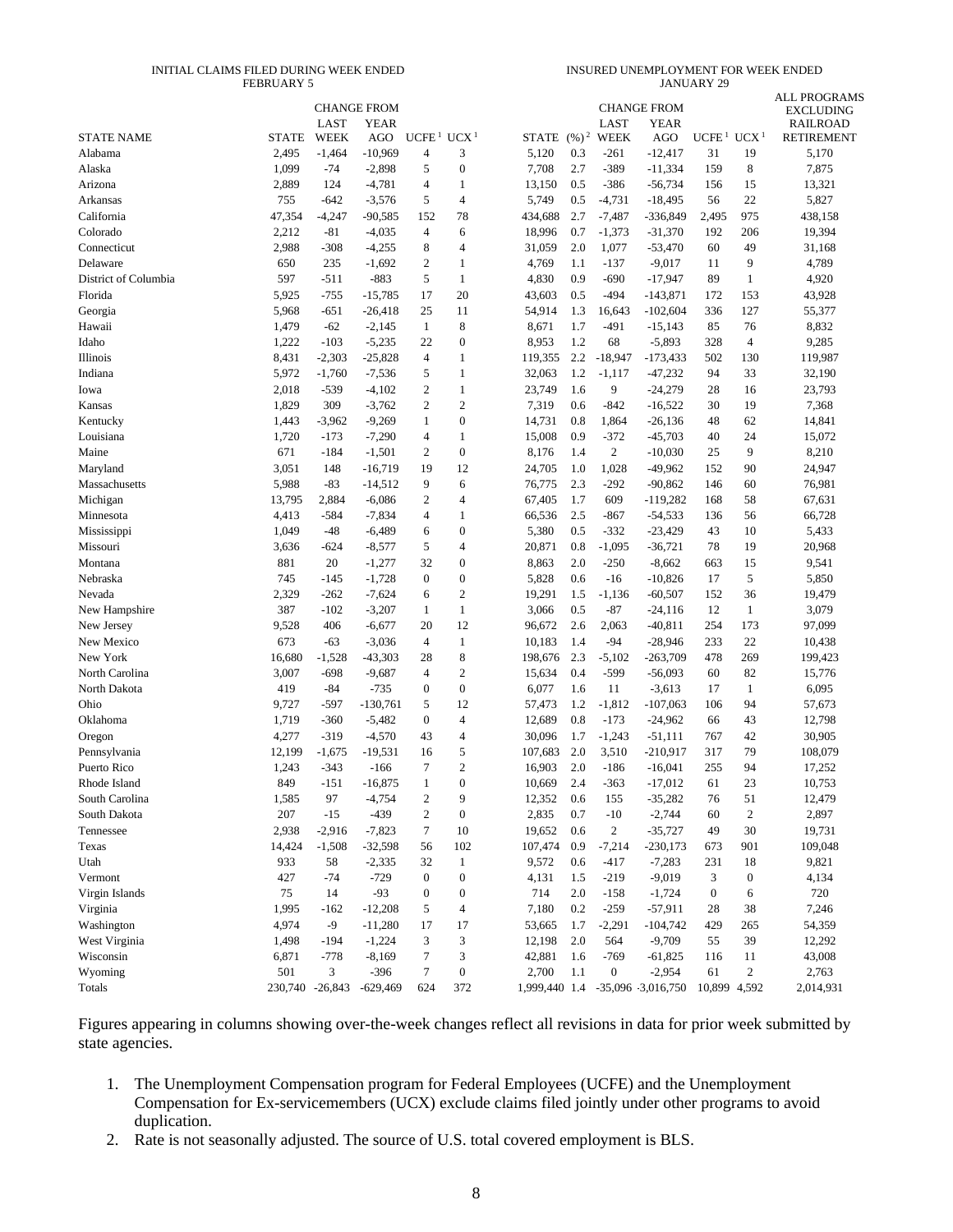# **UNADJUSTED INITIAL CLAIMS FOR WEEK ENDED FEBRUARY 5, 2022**

# STATES WITH AN INCREASE OF MORE THAN 1,000

| <b>State</b> | <b>Change</b> | <b>State Supplied Comment</b>            |
|--------------|---------------|------------------------------------------|
| MI           | $+2,884$      | Layoffs in the wholesale trade industry. |

# STATES WITH A DECREASE OF MORE THAN 1,000

| <b>State</b>    | <b>Change</b> | <b>State Supplied Comment</b>                                                                                                                                                                    |
|-----------------|---------------|--------------------------------------------------------------------------------------------------------------------------------------------------------------------------------------------------|
| <b>CA</b>       | $-4,247$      | No comment.                                                                                                                                                                                      |
| KY              | $-3.962$      | No comment.                                                                                                                                                                                      |
| <b>TN</b>       | $-2.916$      | No comment.                                                                                                                                                                                      |
| IL.             | $-2.303$      | No comment.                                                                                                                                                                                      |
| IN              | $-1.760$      | No comment.                                                                                                                                                                                      |
| PA              | $-1.675$      | Fewer layoffs in the construction, administrative, support, waste management, and remediation<br>services, and accommodation and food services industries.                                       |
| NY              | $-1.528$      | Fewer layoffs in the construction, transportation and warehousing, and accommodation and food<br>services industries.                                                                            |
| TX <sup>-</sup> | $-1.508$      | No comment.                                                                                                                                                                                      |
| AL              | $-1.464$      | Fewer layoffs in the health care and social assistance, administrative, support, waste<br>management, and remediation services, retail trade, and accommodation and food services<br>industries. |